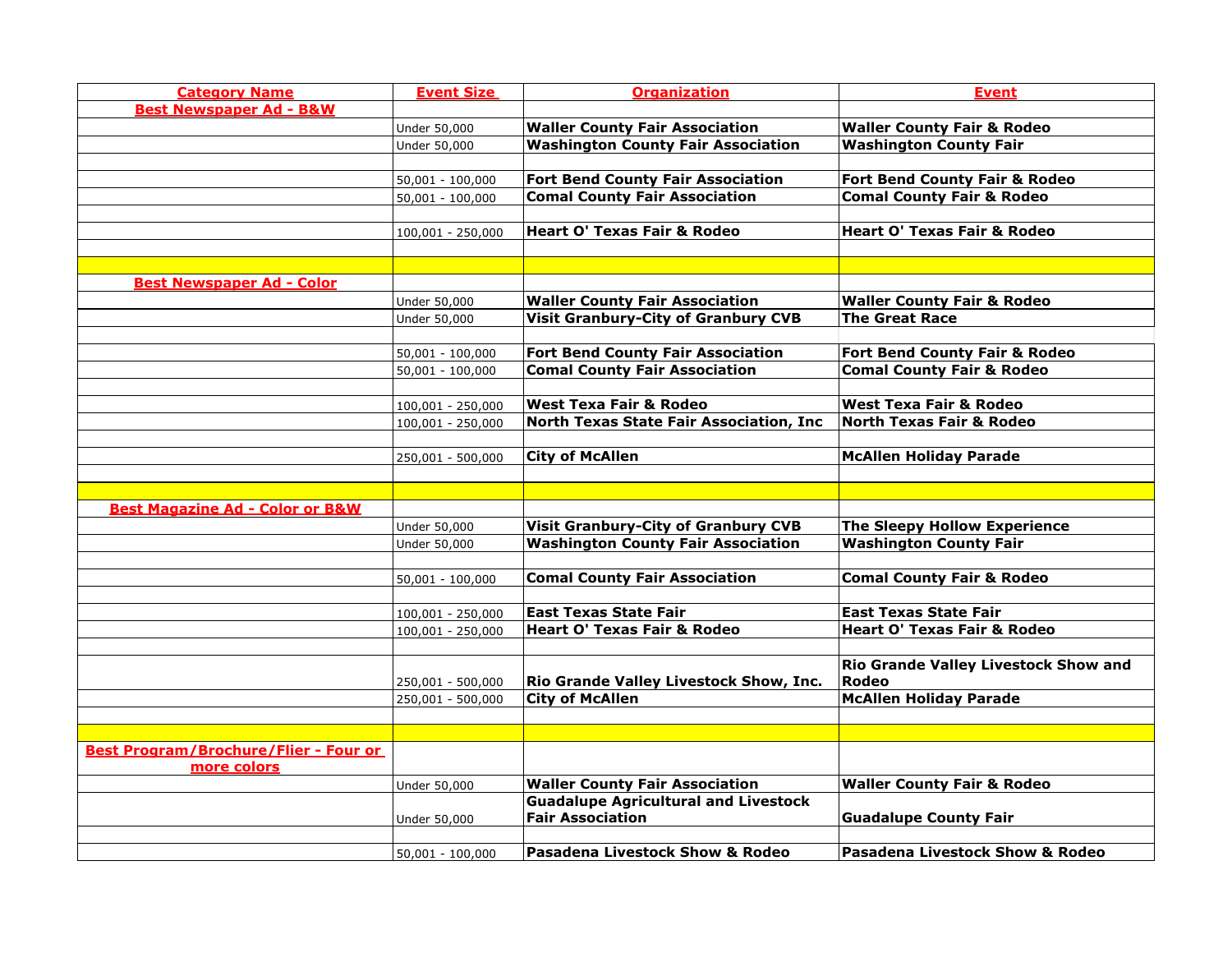|                                               | $50,001 - 100,000$ | <b>Comal County Fair Association</b>            | <b>Comal County Fair &amp; Rodeo</b>                 |
|-----------------------------------------------|--------------------|-------------------------------------------------|------------------------------------------------------|
|                                               |                    |                                                 |                                                      |
|                                               | 100,001 - 250,000  | <b>Amarillo Tri-State Exposition</b>            | <b>Tri-State Fair &amp; Rodeo</b>                    |
|                                               | 100,001 - 250,000  | <b>North Texas State Fair Association, Inc.</b> | <b>North Texas Fair &amp; Rodeo</b>                  |
|                                               |                    |                                                 |                                                      |
|                                               | 250,001 - 500,000  | Rio Grande Valley Livestock Show, Inc.          | Rio Grande Valley Livestock Show and<br>Rodeo        |
|                                               |                    |                                                 |                                                      |
|                                               |                    |                                                 |                                                      |
| <b>Best Promotional Advertising - Outdoor</b> |                    |                                                 |                                                      |
|                                               | Under 50,000       | <b>Midland County Fair</b>                      | <b>Midland County Fair</b>                           |
|                                               | Under 50,000       | <b>Visit Granbury-City of Granbury CVB</b>      | <b>The Great Race</b>                                |
|                                               |                    |                                                 |                                                      |
|                                               | $50,001 - 100,000$ | Pasadena Livestock Show & Rodeo                 | <b>Pasadena Livestock Show &amp; Rodeo</b>           |
|                                               | $50,001 - 100,000$ | <b>Fort Bend County Fair Association</b>        | Fort Bend County Fair & Rodeo                        |
|                                               |                    |                                                 |                                                      |
|                                               | 100,001 - 250,000  | <b>Amarillo Tri-State Exposition</b>            | Tri-State Fair & Rodeo                               |
|                                               | 100,001 - 250,000  | North Texas State Fair Association, Inc         | <b>North Texas Fair &amp; Rodeo</b>                  |
|                                               |                    |                                                 |                                                      |
|                                               | 250,001 - 500,000  | <b>City of McAllen</b>                          | <b>McAllen Holiday Parade</b>                        |
|                                               | 250,001 - 500,000  | Rio Grande Valley Livestock Show, Inc.          | <b>Rio Grande Valley Livestock Show and</b><br>Rodeo |
|                                               |                    |                                                 |                                                      |
|                                               |                    |                                                 |                                                      |
| <b>Best Event Poster</b>                      |                    |                                                 |                                                      |
|                                               | Under 50,000       | <b>Washington County Fair Association</b>       | <b>Washington County Fair</b>                        |
|                                               | Under 50,000       | <b>Waller County Fair Association</b>           | <b>Waller County Fair &amp; Rodeo</b>                |
|                                               |                    |                                                 |                                                      |
|                                               | 50,001 - 100,000   | <b>Fort Bend County Fair Association</b>        | Fort Bend County Fair & Rodeo                        |
|                                               | $50,001 - 100,000$ | <b>Permian Basin Fair &amp; Expo</b>            | <b>Permian Basin Fair &amp; Expo Talent Show</b>     |
|                                               |                    |                                                 |                                                      |
|                                               | 100,001 - 250,000  | <b>Amarillo Tri-State Exposition</b>            | <b>Tri-State Fair &amp; Rodeo</b>                    |
|                                               | 100,001 - 250,000  | <b>Heart O' Texas Fair &amp; Rodeo</b>          | <b>Heart O' Texas Fair &amp; Rodeo</b>               |
|                                               |                    |                                                 |                                                      |
|                                               | 250,001 - 500,000  | Rio Grande Valley Livestock Show, Inc.          | Rio Grande Valley Livestock Show and<br>Rodeo        |
|                                               |                    |                                                 |                                                      |
|                                               |                    |                                                 |                                                      |
| <b>Best Photo</b>                             |                    |                                                 |                                                      |
|                                               | Under 50,000       | <b>Waller County Fair Association</b>           | <b>Waller County Fair &amp; Rodeo</b>                |
|                                               | Under 50,000       | <b>Kendall County Fair Association</b>          | <b>Kendall County Fair</b>                           |
|                                               |                    |                                                 |                                                      |
|                                               | $50,001 - 100,000$ | Pasadena Livestock Show & Rodeo                 | Pasadena Livestock Show & Rodeo                      |
|                                               | $50,001 - 100,000$ | <b>Comal County Fair Association</b>            | <b>Comal County Fair &amp; Rodeo</b>                 |
|                                               |                    |                                                 |                                                      |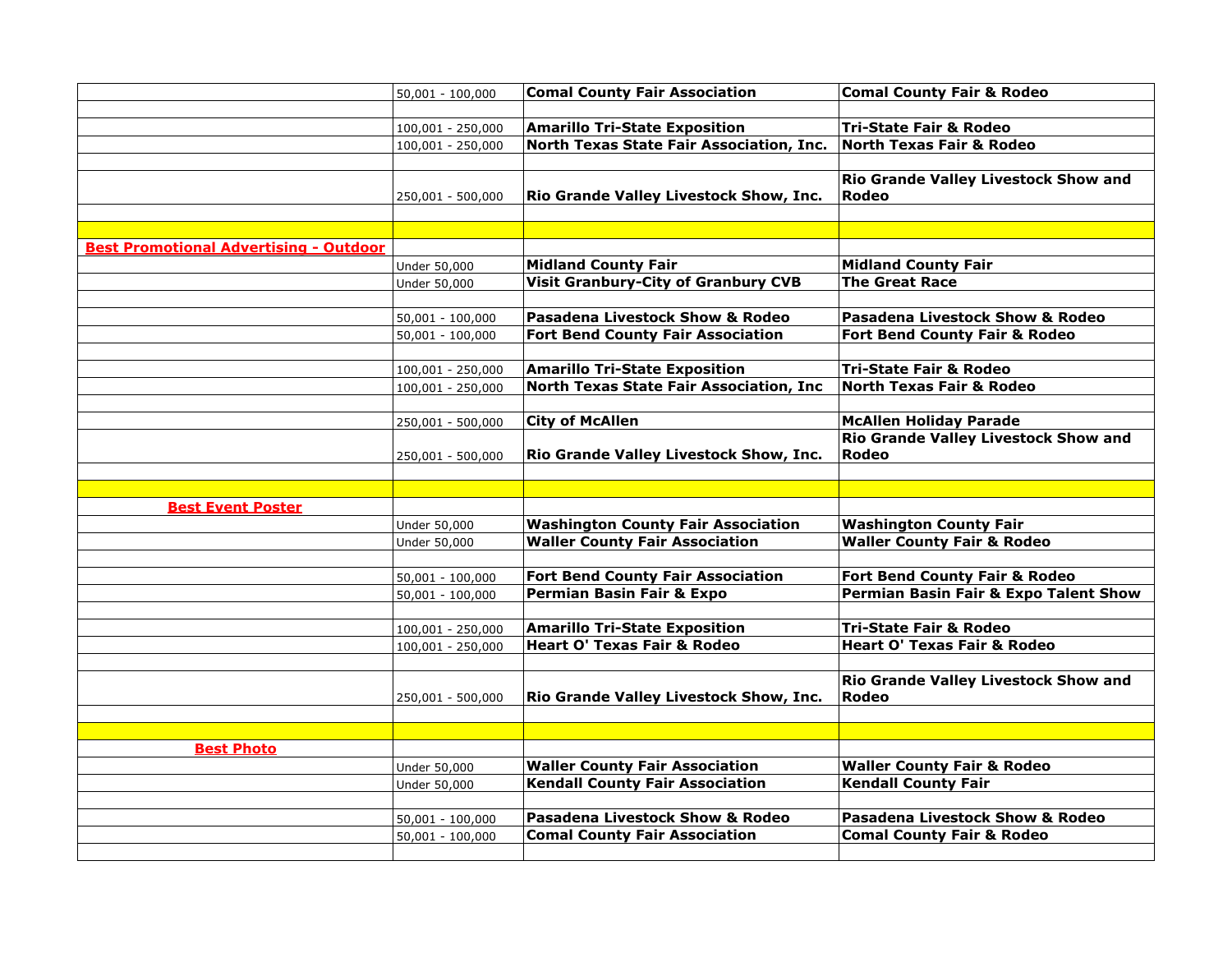|                                                | 100,001 - 250,000  | <b>Heart O' Texas Fair &amp; Rodeo</b>                                 | Heart O' Texas Fair & Rodeo                                                   |
|------------------------------------------------|--------------------|------------------------------------------------------------------------|-------------------------------------------------------------------------------|
|                                                | 100,001 - 250,000  | North Texas State Fair Association, Inc                                | <b>North Texas Fair &amp; Rodeo</b>                                           |
|                                                |                    |                                                                        |                                                                               |
|                                                | 250,001 - 500,000  | <b>City of McAllen</b>                                                 | <b>McAllen Holiday Parade</b>                                                 |
|                                                | 250,001 - 500,000  | Rio Grande Valley Livestock Show, Inc.                                 | <b>Rio Grande Valley Livestock Show and</b><br>Rodeo                          |
|                                                |                    |                                                                        |                                                                               |
| <b>Best Newspaper Insert/Supplement</b>        |                    |                                                                        |                                                                               |
|                                                | Under 50,000       | <b>Washington County Fair Association</b>                              | <b>Washington County Fair</b>                                                 |
|                                                | Under 50,000       | <b>Austin County Fair Association</b>                                  | <b>Austin County Fair</b>                                                     |
|                                                |                    |                                                                        |                                                                               |
|                                                |                    | <b>Comal County Fair Association</b>                                   | <b>Comal County Fair &amp; Rodeo</b>                                          |
|                                                | 50,001 - 100,000   |                                                                        |                                                                               |
|                                                | 100,001 - 250,000  | North Texas State Fair Association, Inc                                | <b>North Texas Fair &amp; Rodeo</b>                                           |
|                                                |                    |                                                                        |                                                                               |
|                                                | 250,001 - 500,000  | <b>City of McAllen</b>                                                 | <b>McAllen Holiday Parade</b>                                                 |
|                                                |                    |                                                                        |                                                                               |
|                                                |                    |                                                                        |                                                                               |
| <b>Best Premium Book</b>                       |                    |                                                                        |                                                                               |
|                                                | Under 50,000       |                                                                        | Wharton County Youth Fair & Exposition Wharton County Youth Fair & Exposition |
|                                                | Under 50,000       | <b>Waller County Fair Association</b>                                  | <b>Waller County Fair &amp; Rodeo</b>                                         |
|                                                | $50,001 - 100,000$ | Permian Basin Fair & Expo                                              | Permian Basin Fair & Expo                                                     |
|                                                |                    |                                                                        | Rio Grande Valley Livestock Show and                                          |
|                                                | 250,001 - 500,000  | Rio Grande Valley Livestock Show, Inc.                                 | Rodeo                                                                         |
|                                                |                    |                                                                        |                                                                               |
|                                                |                    |                                                                        |                                                                               |
| <b>Best Media Guide/Press Kit</b>              |                    |                                                                        |                                                                               |
|                                                | 100,001 - 250,000  | <b>Heart O' Texas Fair &amp; Rodeo</b>                                 | Heart O' Texas Fair & Rodeo                                                   |
|                                                | 100,001 - 250,000  | <b>Amarillo Tri-State Exposition</b>                                   | <b>Tri-State Fair &amp; Rodeo</b>                                             |
|                                                |                    |                                                                        |                                                                               |
|                                                |                    |                                                                        |                                                                               |
| <b>Best Miscellaneous Mulit-Page Materials</b> |                    |                                                                        |                                                                               |
|                                                | Under 50,000       | <b>Austin County Fair Association</b>                                  | <b>Austin County Fair</b>                                                     |
|                                                | Under 50,000       | <b>Guadalupe Agricultural and Livestock</b><br><b>Fair Association</b> | <b>Guadalupe County Fair</b>                                                  |
|                                                |                    |                                                                        |                                                                               |
|                                                | 100,001 - 250,000  | <b>Heart O' Texas Fair &amp; Rodeo</b>                                 | Heart O' Texas Fair & Rodeo                                                   |
|                                                |                    |                                                                        |                                                                               |
|                                                | 250,001 - 500,000  | <b>City of McAllen</b>                                                 | <b>McAllen Holiday Parade</b>                                                 |
|                                                |                    |                                                                        |                                                                               |
|                                                |                    |                                                                        |                                                                               |
| <b>Best TV Commercial</b>                      |                    |                                                                        |                                                                               |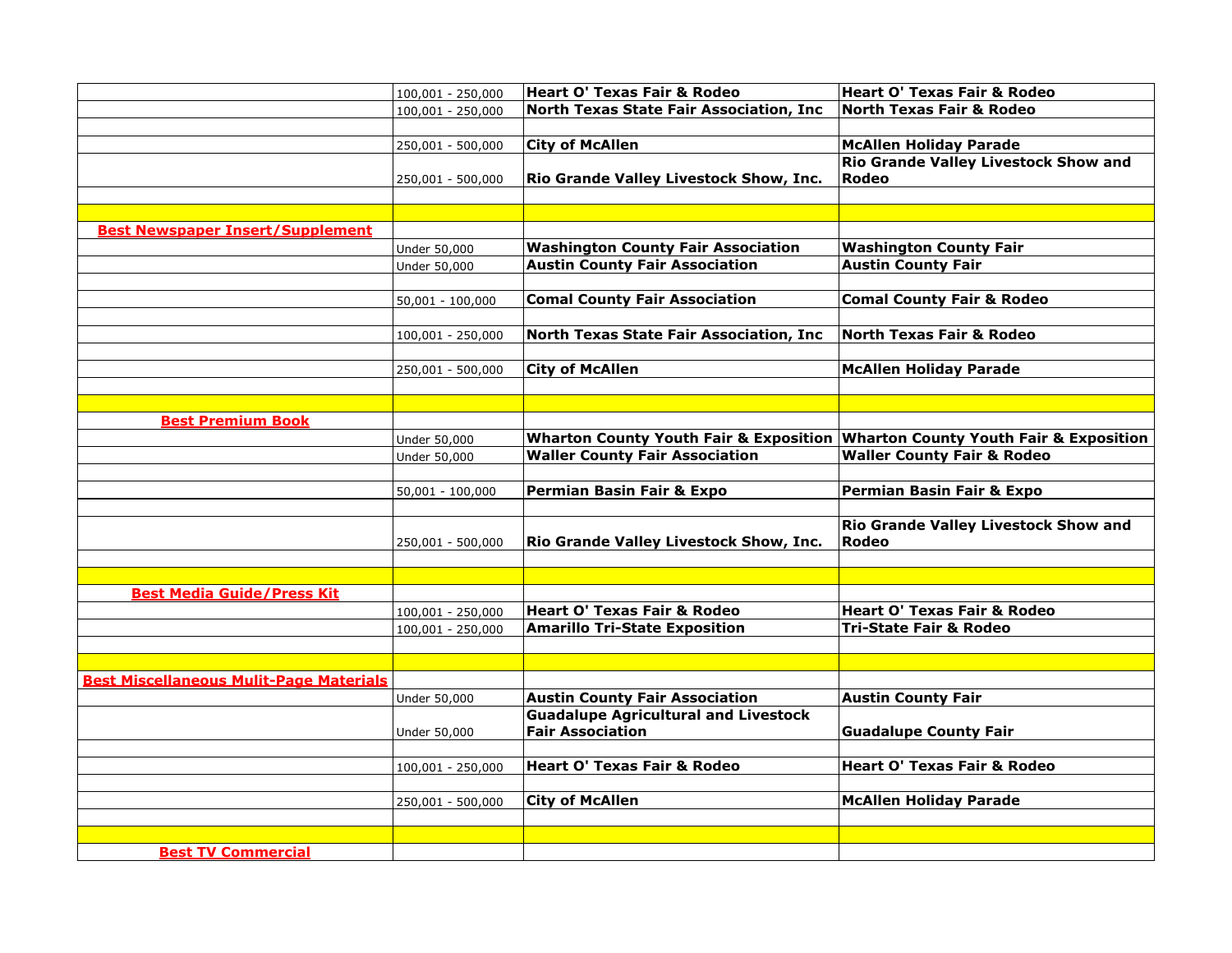|                                                   | Under 50,000        | <b>Western Heritage Classic</b>                | <b>Western Heritage Classic</b>             |
|---------------------------------------------------|---------------------|------------------------------------------------|---------------------------------------------|
|                                                   | Under 50,000        | The Friends of Conroe, Inc                     | <b>Conroe Cajun Catfish Festival</b>        |
|                                                   |                     |                                                |                                             |
|                                                   | $50,001 - 100,000$  | <b>Comal County Fair Association</b>           | <b>Comal County Fair &amp; Rodeo</b>        |
|                                                   | $50,001 - 100,000$  | <b>Permian Basin Fair &amp; Expo</b>           | Permian Basin Fair & Expo                   |
|                                                   |                     |                                                |                                             |
|                                                   | 100,001 - 250,000   | North Texas State Fair Association, Inc        | <b>North Texas Fair &amp; Rodeo</b>         |
|                                                   | $100,001 - 250,000$ | <b>East Texas State Fair</b>                   | <b>East Texas State Fair</b>                |
|                                                   |                     |                                                |                                             |
|                                                   | 250,001 - 500,000   | <b>City of McAllen</b>                         | <b>McAllen Holiday Parade</b>               |
|                                                   |                     |                                                | <b>Rio Grande Valley Livestock Show and</b> |
|                                                   | 250,001 - 500,000   | Rio Grande Valley Livestock Show, Inc.         | Rodeo                                       |
|                                                   |                     |                                                |                                             |
|                                                   |                     |                                                |                                             |
| <b>Best Live News Coverage (live)</b>             |                     |                                                |                                             |
|                                                   | $50,001 - 100,000$  | <b>Fort Bend County Fair Association</b>       | Fort Bend County Fair & Rodeo               |
|                                                   | $50,001 - 100,000$  | Permian Basin Fair & Expo                      | Permian Basin Fair & Expo                   |
|                                                   |                     |                                                |                                             |
|                                                   | 100,001 - 250,000   | <b>Amarillo Tri-State Exposition</b>           | <b>Tri-State Fair &amp; Rodeo</b>           |
|                                                   | 100,001 - 250,000   | <b>Heart O' Texas Fair &amp; Rodeo</b>         | <b>Heart O' Texas Fair &amp; Rodeo</b>      |
|                                                   |                     |                                                |                                             |
|                                                   |                     |                                                |                                             |
| <b>Best News Coverage (recorded or</b><br>studio) |                     |                                                |                                             |
|                                                   | Under 50,000        | <b>Visit Granbury-City of Granbury CVB</b>     | <b>The Sleepy Hollow Experience</b>         |
|                                                   |                     |                                                |                                             |
|                                                   | $50,001 - 100,000$  | <b>Fort Bend County Fair Association</b>       | Fort Bend County Fair & Rodeo               |
|                                                   | $50,001 - 100,000$  | Permian Basin Fair & Expo                      | Permian Basin Fair & Expo                   |
|                                                   |                     |                                                |                                             |
|                                                   | 100,001 - 250,000   | <b>Heart O' Texas Fair &amp; Rodeo</b>         | <b>Heart O' Texas Fair &amp; Rodeo</b>      |
|                                                   | $100,001 - 250,000$ | <b>North Texas State Fair Association, Inc</b> | <b>North Texas Fair &amp; Rodeo</b>         |
|                                                   |                     |                                                |                                             |
|                                                   |                     |                                                |                                             |
| <b>Best Radio Commercial</b>                      |                     |                                                |                                             |
|                                                   | Under 50,000        | The Friends of Conroe, Inc                     | <b>Conroe Cajun Catfish Festival</b>        |
|                                                   | Under 50,000        | <b>Visit Granbury-City of Granbury CVB</b>     | <b>The Sleepy Hollow Experience</b>         |
|                                                   |                     |                                                |                                             |
|                                                   | $50,001 - 100,000$  | <b>Fort Bend County Fair Association</b>       | Fort Bend County Fair & Rodeo               |
|                                                   | $50,001 - 100,000$  | <b>Pasadena Livestock Show &amp; Rodeo</b>     | <b>Pasadena Livestock Show &amp; Rodeo</b>  |
|                                                   |                     |                                                |                                             |
|                                                   | 100,001 - 250,000   | <b>Amarillo Tri-State Exposition</b>           | <b>Tri-State Fair &amp; Rodeo</b>           |
|                                                   | 100,001 - 250,000   | <b>Heart O' Texas Fair &amp; Rodeo</b>         | <b>Heart O' Texas Fair &amp; Rodeo</b>      |
|                                                   |                     |                                                |                                             |
|                                                   |                     |                                                | Rio Grande Valley Livestock Show and        |
|                                                   | 250,001 - 500,000   | <b>Rio Grande Valley Livestock Show, Inc.</b>  | Rodeo                                       |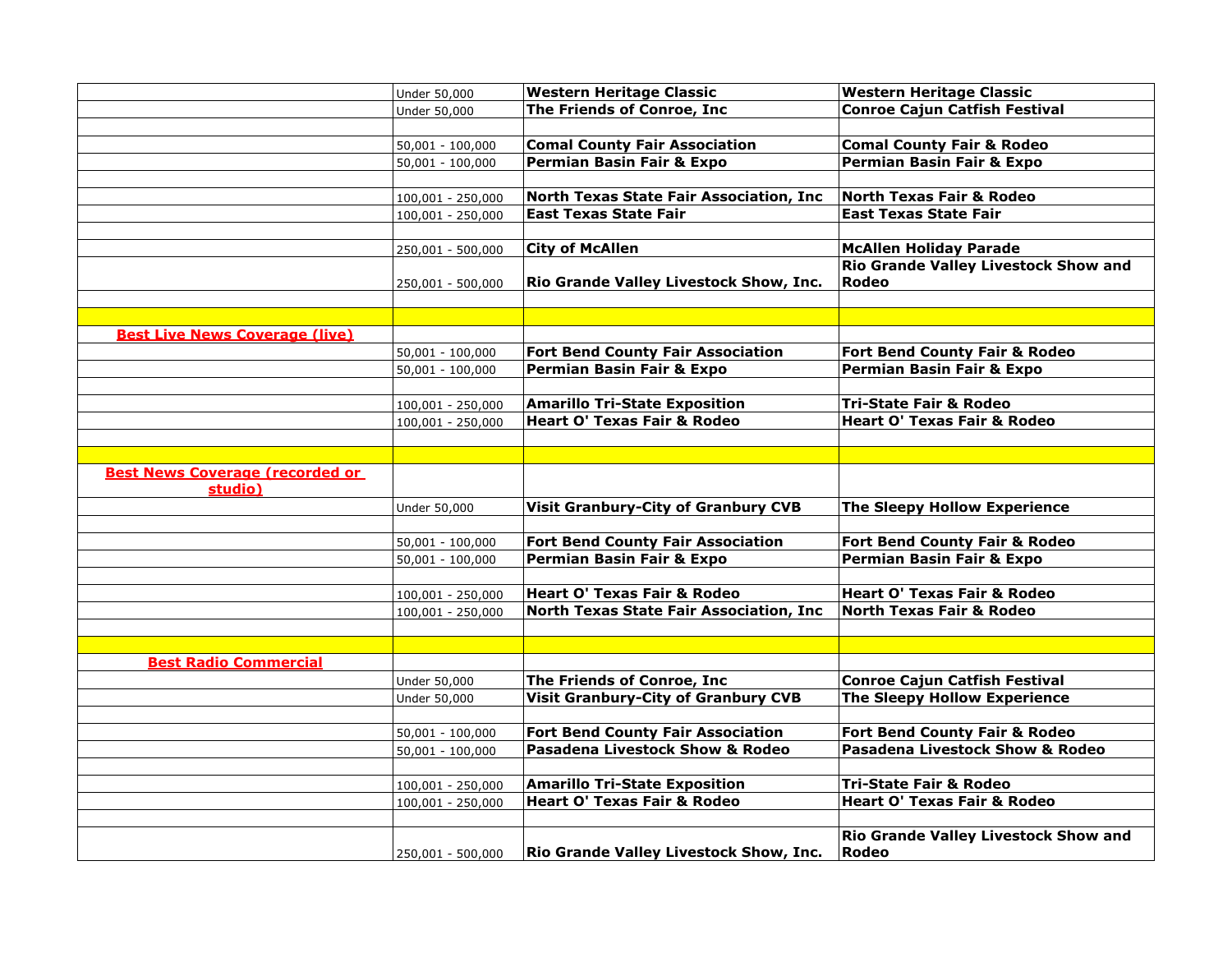|                                         | 250,001 - 500,000  | <b>City of McAllen</b>                         | <b>McAllen Holiday Parade</b>              |
|-----------------------------------------|--------------------|------------------------------------------------|--------------------------------------------|
|                                         |                    |                                                |                                            |
|                                         |                    |                                                |                                            |
| <b>Best Website</b>                     |                    |                                                |                                            |
|                                         | Under 50,000       | <b>Washington County Fair Association</b>      | <b>Washington County Fair</b>              |
|                                         | Under 50,000       | <b>Visit Granbury-City of Granbury CVB</b>     | <b>Visit Granbury-City of Granbury CVB</b> |
|                                         |                    |                                                |                                            |
|                                         | $50,001 - 100,000$ | <b>Montgomery County Fair Association</b>      | <b>Montgomery County Fair and Rodeo</b>    |
|                                         | $50,001 - 100,000$ | <b>Fort Bend County Fair Association</b>       | Fort Bend County Fair & Rodeo              |
|                                         |                    |                                                |                                            |
|                                         | 100,001 - 250,000  | <b>Heart O' Texas Fair &amp; Rodeo</b>         | <b>Heart O' Texas Fair &amp; Rodeo</b>     |
|                                         | 100,001 - 250,000  | <b>North Texas State Fair Association, Inc</b> | <b>North Texas Fair &amp; Rodeo</b>        |
|                                         |                    |                                                |                                            |
|                                         |                    |                                                | Rio Grande Valley Livestock Show and       |
|                                         | 250,001 - 500,000  | Rio Grande Valley Livestock Show, Inc.         | Rodeo                                      |
|                                         |                    |                                                |                                            |
|                                         |                    |                                                |                                            |
| <b>Best Specialty Video</b>             |                    |                                                |                                            |
|                                         | Under 50,000       | <b>Galveston County Fair &amp; Rodeo, Inc</b>  | <b>Galveston County Fair &amp; Rodeo</b>   |
|                                         | Under 50,000       | <b>Waller County Fair Association</b>          | <b>Waller County Fair &amp; Rodeo</b>      |
|                                         |                    |                                                |                                            |
|                                         | $50,001 - 100,000$ | <b>Montgomery County Fair Association</b>      | <b>Montgomery County Fair and Rodeo</b>    |
|                                         | $50,001 - 100,000$ | <b>Fort Bend County Fair Association</b>       | Fort Bend County Fair & Rodeo              |
|                                         |                    |                                                |                                            |
|                                         | 100,001 - 250,000  | <b>Heart O' Texas Fair &amp; Rodeo</b>         | <b>Heart O' Texas Fair &amp; Rodeo</b>     |
|                                         | 100,001 - 250,000  | North Texas State Fair Association, Inc        | <b>North Texas Fair &amp; Rodeo</b>        |
|                                         |                    |                                                |                                            |
|                                         |                    |                                                | Rio Grande Valley Livestock Show and       |
|                                         | 250,001 - 500,000  | Rio Grande Valley Livestock Show, Inc.         | Rodeo                                      |
|                                         | 250,001 - 500,000  | <b>City of McAllen</b>                         | <b>McAllen Holiday Parade</b>              |
|                                         |                    |                                                |                                            |
|                                         |                    |                                                |                                            |
| <b>Best E-Newsletter or Email Blast</b> |                    |                                                |                                            |
|                                         | Under 50,000       | <b>Visit Granbury-City of Granbury CVB</b>     | <b>Visit Granbury-City of Granbury CVB</b> |
|                                         | Under 50,000       | <b>Waller County Fair Association</b>          | <b>Waller County Fair &amp; Rodeo</b>      |
|                                         |                    |                                                |                                            |
|                                         | 50,001 - 100,000   | Permian Basin Fair & Expo                      | Permian Basin Fair & Expo                  |
|                                         |                    |                                                |                                            |
|                                         | 100,001 - 250,000  | North Texas State Fair Association, Inc        | <b>North Texas Fair &amp; Rodeo</b>        |
|                                         | 100,001 - 250,000  | <b>Heart O' Texas Fair &amp; Rodeo</b>         | <b>Heart O' Texas Fair &amp; Rodeo</b>     |
|                                         |                    |                                                |                                            |
|                                         |                    |                                                |                                            |
| <b>Best Social Media Photograph</b>     |                    |                                                |                                            |
|                                         | Under 50,000       | <b>Galveston County Fair &amp; Rodeo, Inc</b>  | <b>Galveston County Fair &amp; Rodeo</b>   |
|                                         | Under 50,000       | <b>Midland County Fair</b>                     | <b>Midland County Fair</b>                 |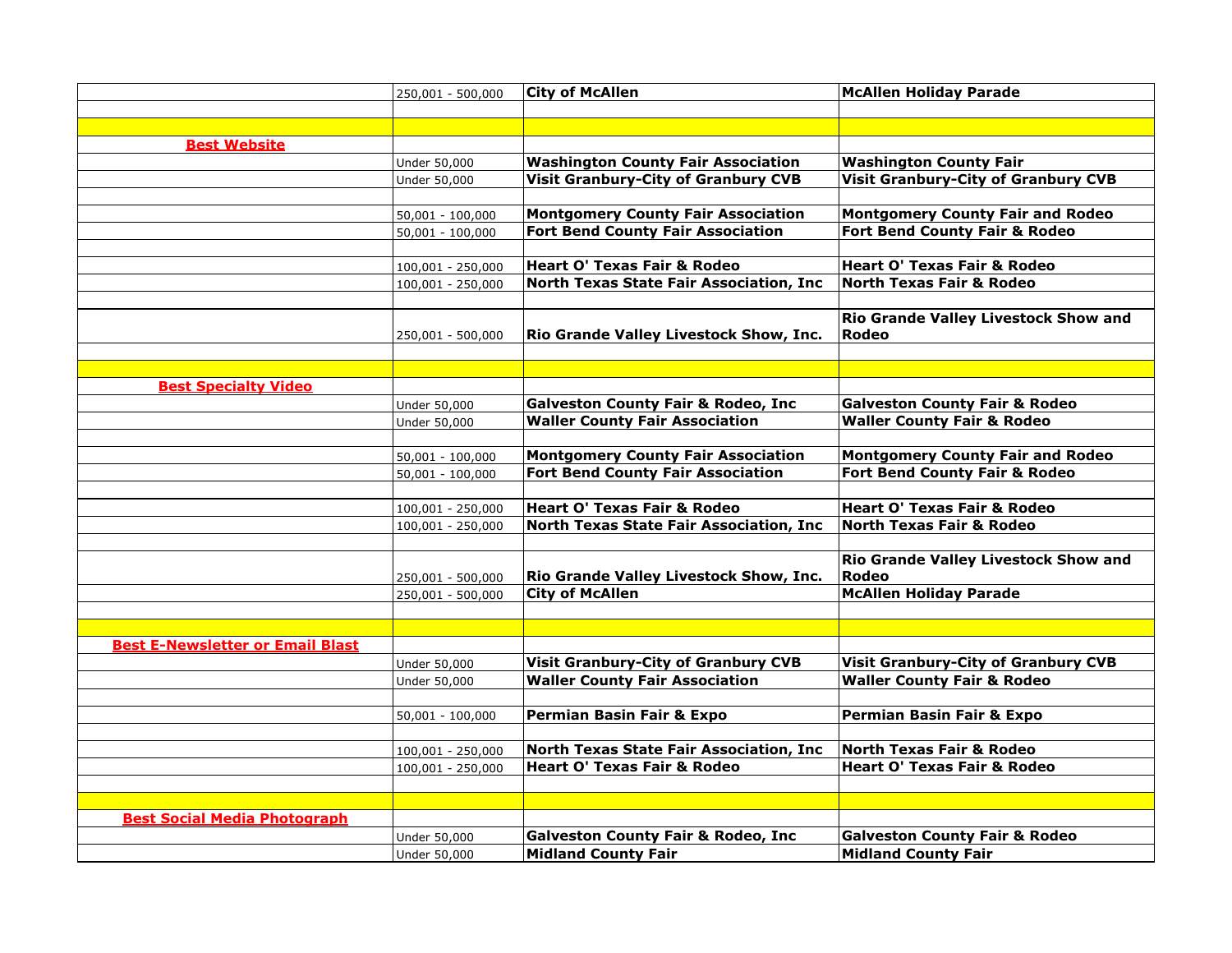|                                   | $50,001 - 100,000$  | <b>Fort Bend County Fair Association</b>   | Fort Bend County Fair & Rodeo               |
|-----------------------------------|---------------------|--------------------------------------------|---------------------------------------------|
|                                   | $50,001 - 100,000$  | Permian Basin Fair & Expo                  | Permian Basin Fair & Expo                   |
|                                   |                     |                                            |                                             |
|                                   | 100,001 - 250,000   | North Texas State Fair Association, Inc    | <b>North Texas Fair &amp; Rodeo</b>         |
|                                   | $100,001 - 250,000$ | <b>Amarillo Tri-State Exposition</b>       | <b>Tri-State Fair &amp; Rodeo</b>           |
|                                   |                     |                                            |                                             |
|                                   |                     |                                            | <b>Rio Grande Valley Livestock Show and</b> |
|                                   | 250,001 - 500,000   | Rio Grande Valley Livestock Show, Inc.     | Rodeo                                       |
|                                   |                     |                                            |                                             |
|                                   |                     |                                            |                                             |
| <b>Best Social Media Campaign</b> |                     |                                            |                                             |
|                                   | Under 50,000        | <b>Visit Granbury-City of Granbury CVB</b> | <b>The Sleepy Hollow Experience</b>         |
|                                   | Under 50,000        | <b>Waller County Fair Association</b>      | <b>Waller County Fair &amp; Rodeo</b>       |
|                                   |                     |                                            |                                             |
|                                   | $50,001 - 100,000$  | <b>Fort Bend County Fair Association</b>   | Fort Bend County Fair & Rodeo               |
|                                   | $50,001 - 100,000$  | <b>Comal County Fair Association</b>       | <b>Comal County Fair &amp; Rodeo</b>        |
|                                   |                     |                                            |                                             |
|                                   | 100,001 - 250,000   | <b>Heart O' Texas Fair &amp; Rodeo</b>     | <b>Heart O' Texas Fair &amp; Rodeo</b>      |
|                                   | 100,001 - 250,000   | North Texas State Fair Association, Inc    | <b>North Texas Fair &amp; Rodeo</b>         |
|                                   |                     |                                            |                                             |
|                                   |                     |                                            |                                             |
| <b>Best T-Shirt Design</b>        |                     |                                            |                                             |
|                                   | Under 50,000        | <b>Western Heritage Classic</b>            | <b>Western Heritage Classic</b>             |
|                                   | Under 50,000        | <b>Visit Granbury-City of Granbury CVB</b> | <b>Foodie Trail</b>                         |
|                                   |                     |                                            |                                             |
|                                   | $50,001 - 100,000$  | <b>Fort Bend County Fair Association</b>   | Fort Bend County Fair & Rodeo               |
|                                   | $50,001 - 100,000$  | <b>Pasadena Livestock Show &amp; Rodeo</b> | <b>Pasadena Livestock Show &amp; Rodeo</b>  |
|                                   |                     |                                            |                                             |
|                                   | 100,001 - 250,000   | <b>Heart O' Texas Fair &amp; Rodeo</b>     | <b>Heart O' Texas Fair &amp; Rodeo</b>      |
|                                   | 100,001 - 250,000   | North Texas State Fair Association, Inc    | <b>North Texas Fair &amp; Rodeo</b>         |
|                                   |                     |                                            |                                             |
|                                   | 250,001 - 500,000   | <b>City of McAllen</b>                     | <b>McAllen Holiday Parade</b>               |
|                                   |                     |                                            |                                             |
|                                   |                     |                                            |                                             |
| <b>Best Pin, Badge or Button</b>  |                     |                                            |                                             |
|                                   | Under 50,000        | <b>Waller County Fair Association</b>      | <b>Waller County Fair &amp; Rodeo</b>       |
|                                   | Under 50,000        | <b>Visit Granbury-City of Granbury CVB</b> | <b>Rise and Grind</b>                       |
|                                   |                     |                                            |                                             |
|                                   | $50,001 - 100,000$  | Pasadena Livestock Show & Rodeo            | Pasadena Livestock Show & Rodeo             |
|                                   | $50,001 - 100,000$  | <b>Montgomery County Fair Association</b>  | <b>Montgomery County Fair and Rodeo</b>     |
|                                   |                     |                                            |                                             |
|                                   | 100,001 - 250,000   | <b>Heart O' Texas Fair &amp; Rodeo</b>     | <b>Heart O' Texas Fair &amp; Rodeo</b>      |
|                                   | 100,001 - 250,000   | <b>West Texa Fair &amp; Rodeo</b>          | <b>West Texa Fair &amp; Rodeo</b>           |
|                                   |                     |                                            |                                             |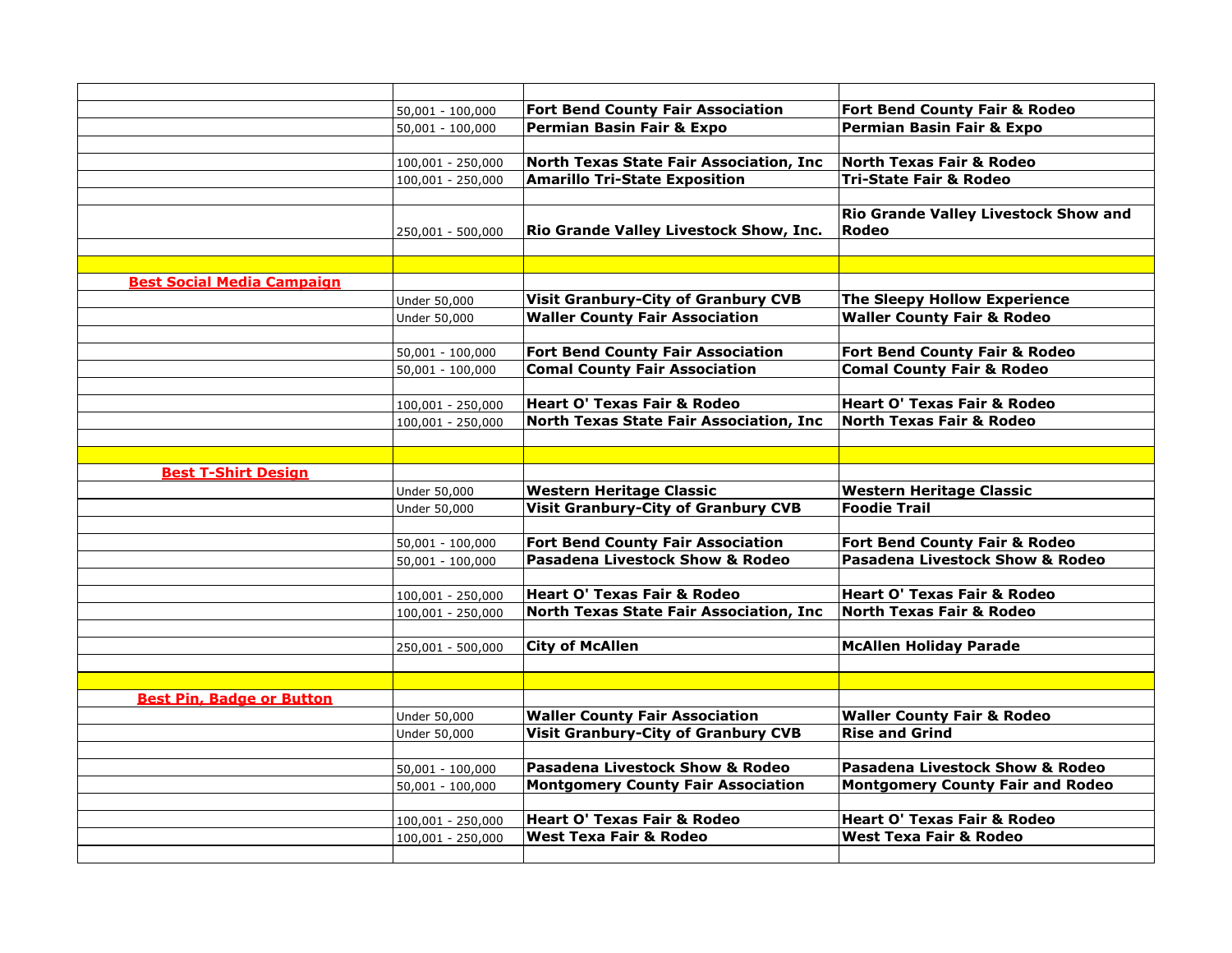| <b>Best Other Merchandise</b>              |                     |                                            |                                            |
|--------------------------------------------|---------------------|--------------------------------------------|--------------------------------------------|
|                                            | Under 50,000        | <b>Waller County Fair Association</b>      | <b>Waller County Fair &amp; Rodeo</b>      |
|                                            | Under 50,000        | <b>Fayette County Fair Association</b>     | <b>Fayette County Fair 5K</b>              |
|                                            |                     |                                            |                                            |
|                                            | $50,001 - 100,000$  | <b>Pasadena Livestock Show &amp; Rodeo</b> | <b>Pasadena Livestock Show &amp; Rodeo</b> |
|                                            | $50,001 - 100,000$  | <b>Comal County Fair Association</b>       | <b>Comal County Fair &amp; Rodeo</b>       |
|                                            |                     |                                            |                                            |
|                                            | 100,001 - 250,000   | <b>Heart O' Texas Fair &amp; Rodeo</b>     | <b>Heart O' Texas Fair &amp; Rodeo</b>     |
|                                            | $100,001 - 250,000$ | North Texas State Fair Association, Inc    | <b>North Texas Fair &amp; Rodeo</b>        |
|                                            |                     |                                            |                                            |
|                                            |                     |                                            |                                            |
| <b>Best Agricultural Education Program</b> |                     |                                            |                                            |
|                                            | 100,001 - 250,000   | <b>Heart O' Texas Fair &amp; Rodeo</b>     | <b>Heart O' Texas Fair &amp; Rodeo</b>     |
|                                            |                     |                                            |                                            |
|                                            |                     |                                            | Rio Grande Valley Livestock Show and       |
|                                            | 250,001 - 500,000   | Rio Grande Valley Livestock Show, Inc.     | Rodeo                                      |
|                                            |                     |                                            |                                            |
|                                            |                     |                                            |                                            |
| <b>Best Scholarship Program</b>            |                     |                                            |                                            |
|                                            | Under 50,000        | <b>Waller County Fair Association</b>      | <b>Waller County Fair &amp; Rodeo</b>      |
|                                            | Under 50,000        | The Friends of Conroe, Inc                 | <b>Conroe Cajun Catfish Festival</b>       |
|                                            |                     |                                            |                                            |
|                                            | 100,001 - 250,000   | <b>Heart O' Texas Fair &amp; Rodeo</b>     | <b>Heart O' Texas Fair &amp; Rodeo</b>     |
|                                            |                     |                                            |                                            |
|                                            |                     |                                            | Rio Grande Valley Livestock Show and       |
|                                            | 250,001 - 500,000   | Rio Grande Valley Livestock Show, Inc.     | Rodeo                                      |
|                                            |                     |                                            |                                            |
| <b>Best Community Program</b>              |                     |                                            |                                            |
|                                            | Under 50,000        | The Friends of Conroe, Inc                 | <b>Conroe Cajun Catfish Festival</b>       |
|                                            |                     |                                            |                                            |
| <b>Best Gate Promotion</b>                 |                     |                                            |                                            |
|                                            |                     |                                            | Rio Grande Valley Livestock Show and       |
|                                            | 250,001 - 500,000   | Rio Grande Valley Livestock Show, Inc.     | Rodeo                                      |
|                                            |                     |                                            |                                            |
|                                            |                     |                                            |                                            |
| <b>Best New Program</b>                    |                     |                                            |                                            |
|                                            | Under 50,000        | The Friends of Conroe, Inc                 | <b>Conroe Cajun Catfish Festival</b>       |
|                                            |                     |                                            |                                            |
|                                            | $50,001 - 100,000$  | <b>Fort Bend County Fair Association</b>   | Fort Bend County Fair & Rodeo              |
|                                            | $50,001 - 100,000$  | <b>Montgomery County Fair Association</b>  | <b>Montgomery County Fair and Rodeo</b>    |
|                                            |                     |                                            |                                            |
|                                            | 250,001 - 500,000   | <b>City of McAllen</b>                     | <b>McAllen Holiday Parade</b>              |
|                                            |                     |                                            |                                            |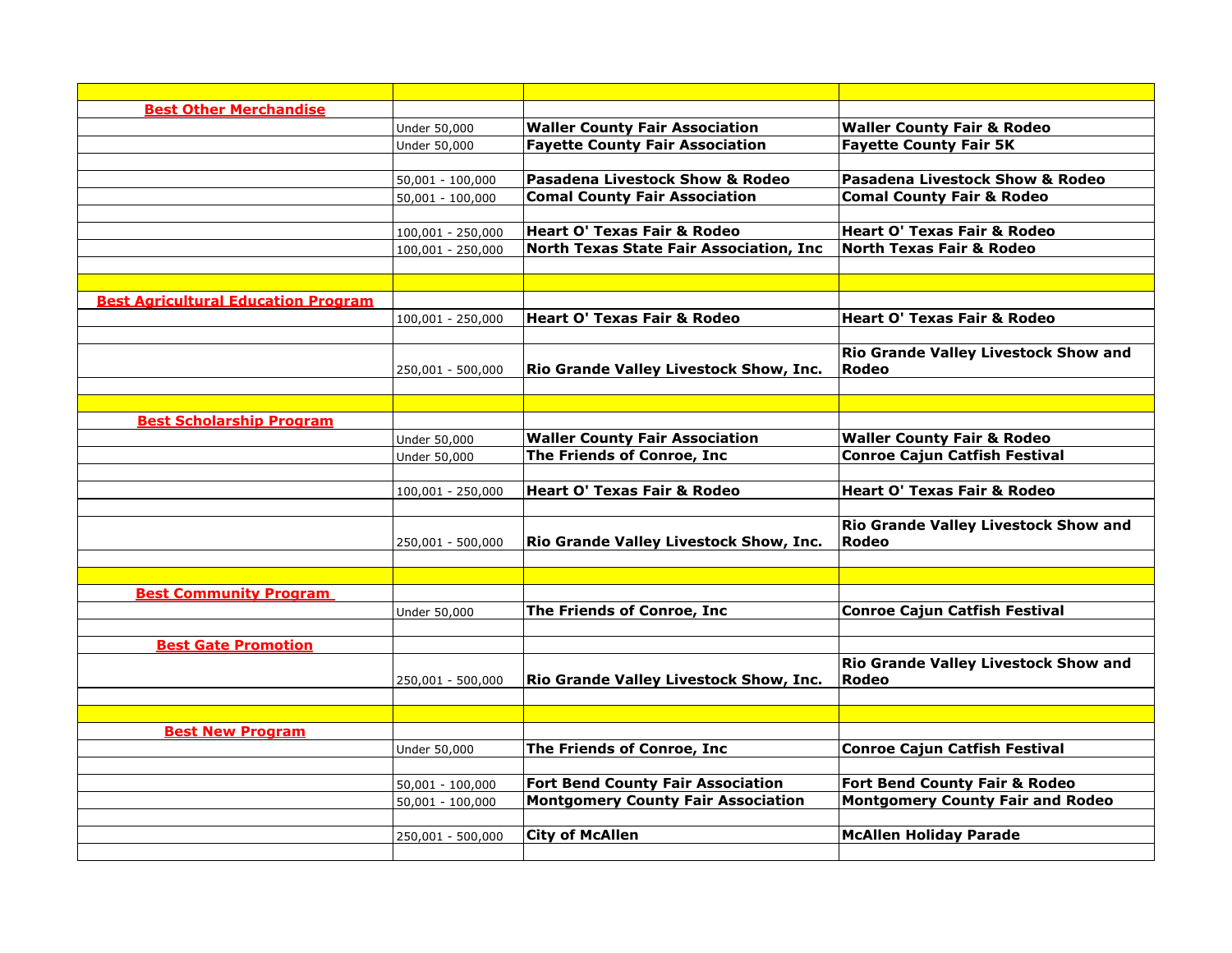| <b>Best Overall Sponsorship Program</b>   |                    |                                                                                        |                                                                                   |
|-------------------------------------------|--------------------|----------------------------------------------------------------------------------------|-----------------------------------------------------------------------------------|
|                                           | Under 50,000       | <b>Washington County Fair Association</b>                                              | <b>Washington County Fair</b>                                                     |
|                                           | Under 50,000       | <b>Austin County Fair Association</b>                                                  | <b>Austin County Fair</b>                                                         |
|                                           |                    |                                                                                        |                                                                                   |
|                                           | $50,001 - 100,000$ | <b>Fort Bend County Fair Association</b>                                               | Fort Bend County Fair & Rodeo                                                     |
|                                           | $50,001 - 100,000$ | Pasadena Livestock Show & Rodeo                                                        | <b>Pasadena Livestock Show &amp; Rodeo</b>                                        |
|                                           |                    |                                                                                        |                                                                                   |
|                                           | 100,001 - 250,000  | <b>Heart O' Texas Fair &amp; Rodeo</b>                                                 | <b>Heart O' Texas Fair &amp; Rodeo</b>                                            |
|                                           |                    |                                                                                        |                                                                                   |
|                                           |                    |                                                                                        |                                                                                   |
| <b>Best Follow-Up Sponsorship Program</b> |                    |                                                                                        |                                                                                   |
|                                           | Under 50,000       | <b>Kendall County Fair Association</b>                                                 | <b>Kendall County Fair</b>                                                        |
|                                           |                    |                                                                                        |                                                                                   |
|                                           | $50,001 - 100,000$ | <b>Montgomery County Fair Association</b>                                              | <b>Montgomery County Fair and Rodeo</b>                                           |
|                                           |                    |                                                                                        |                                                                                   |
|                                           | 100,001 - 250,000  | <b>Amarillo Tri-State Exposition</b>                                                   | <b>Tri-State Fair &amp; Rodeo</b>                                                 |
|                                           |                    |                                                                                        |                                                                                   |
|                                           |                    |                                                                                        |                                                                                   |
| <b>Best Announcement</b>                  |                    |                                                                                        |                                                                                   |
|                                           | Under 50,000       | <b>Galveston County Fair &amp; Rodeo, Inc</b>                                          | <b>Galveston County Fair &amp; Rodeo</b>                                          |
|                                           |                    |                                                                                        |                                                                                   |
|                                           |                    |                                                                                        | Rio Grande Valley Livestock Show and                                              |
|                                           | 250,001 - 500,000  | Rio Grande Valley Livestock Show, Inc.                                                 | Rodeo                                                                             |
|                                           |                    |                                                                                        |                                                                                   |
|                                           |                    |                                                                                        |                                                                                   |
| <b>Best Reimangined Event</b>             |                    |                                                                                        |                                                                                   |
|                                           | Under 50,000       | <b>Galveston County Fair &amp; Rodeo, Inc</b><br><b>Kerrville Renaissance Festival</b> | <b>Galveston County Fair &amp; Rodeo</b><br><b>Kerrville Renaissance Festival</b> |
|                                           | Under 50,000       |                                                                                        |                                                                                   |
|                                           |                    |                                                                                        | Rio Grande Valley Livestock Show and                                              |
|                                           | 250,001 - 500,000  | Rio Grande Valley Livestock Show, Inc.                                                 | Rodeo                                                                             |
|                                           |                    |                                                                                        |                                                                                   |
|                                           |                    |                                                                                        |                                                                                   |
| <b>Best Fundraising Event</b>             |                    |                                                                                        |                                                                                   |
|                                           | Under 50,000       | The Friends of Conroe, Inc                                                             | <b>Conroe Cajun Catfish Festival</b>                                              |
|                                           |                    |                                                                                        |                                                                                   |
|                                           |                    |                                                                                        | Rio Grande Valley Livestock Show and                                              |
|                                           | 250,001 - 500,000  | Rio Grande Valley Livestock Show, Inc.                                                 | Rodeo                                                                             |
|                                           |                    |                                                                                        |                                                                                   |
|                                           |                    |                                                                                        |                                                                                   |
| <b>Best Use of Social Media</b>           |                    |                                                                                        |                                                                                   |
|                                           | Under 50,000       | The Friends of Conroe, Inc                                                             | <b>Conroe Cajun Catfish Festival</b>                                              |
|                                           | Under 50,000       | <b>Galveston County Fair &amp; Rodeo, Inc</b>                                          | <b>Galveston County Fair &amp; Rodeo</b>                                          |
|                                           |                    |                                                                                        |                                                                                   |